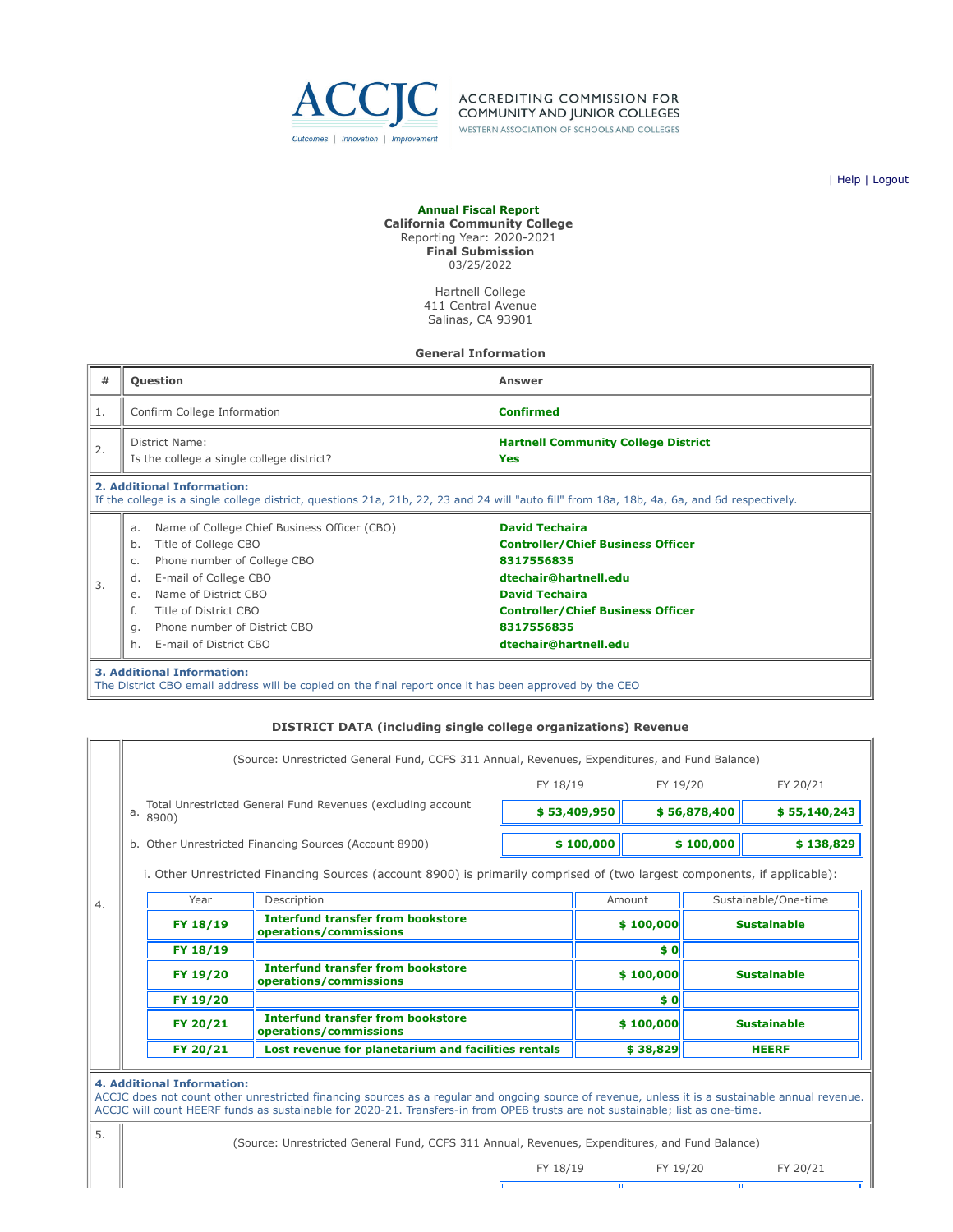| a. Net (Adjusted) Unrestricted General Fund Beginning Balance                      | \$11,067,373 | \$11,173,726 | \$14,179,920 |
|------------------------------------------------------------------------------------|--------------|--------------|--------------|
| b. Net Unrestricted General Fund Ending Balance, including transfers   [<br>in/out | \$11,173,726 | \$14,179,920 | \$14,180,012 |

# **5. Additional Information:**

a. use adjusted beginning fund balance from CCFS 311 Annual

b. This amount is the amount reported on the CCFS 311 report after transfers in/out

#### **Expenditures/Transfers (General Fund Expenditures/Operating Expenditures)**

|                                                                                                                                           | (Source: Unrestricted General Fund, CCFS 311 Annual, Revenues, Expenditures, and Fund Balance) |              |              |              |  |  |
|-------------------------------------------------------------------------------------------------------------------------------------------|------------------------------------------------------------------------------------------------|--------------|--------------|--------------|--|--|
|                                                                                                                                           |                                                                                                | FY 18/19     | FY 19/20     | FY 20/21     |  |  |
|                                                                                                                                           | Total Unrestricted General Fund Expenditures (including account<br>a.<br>7000)                 | \$53,403,597 | \$53,972,206 | \$55,278,980 |  |  |
|                                                                                                                                           | Total Unrestricted General Fund Salaries and Benefits (accounts<br>b.<br>1000, 2000, 3000)     | \$44,354,911 | \$45,119,330 | \$44,776,510 |  |  |
| 6.                                                                                                                                        | c. Other Unrestricted General Fund Outgo (6a - 6b)                                             | \$9,048,686  | \$8,852,876  | \$10,502,470 |  |  |
|                                                                                                                                           | d. Unrestricted General Fund Ending Balance                                                    | \$11,173,726 | \$14,179,920 | \$14,180,012 |  |  |
| If the report year closed with an Unrestricted General Fund deficit, does the district anticipate to close 21/22<br>e.<br>with a deficit? |                                                                                                |              |              | N/A          |  |  |
|                                                                                                                                           | i. If yes, what is the estimated unrestricted deficit?                                         |              |              |              |  |  |
|                                                                                                                                           | <b>6. Additional Information:</b><br>d. 6.d. same as 5.b., which includes transfers in/out     |              |              |              |  |  |

#### **Liabilities - Debt**

|     |                                                                                                                                                                                             | FY 18/19  | FY 19/20  | FY 20/21  |  |
|-----|---------------------------------------------------------------------------------------------------------------------------------------------------------------------------------------------|-----------|-----------|-----------|--|
| 7.  | Did the District borrow funds for cash flow purposes?                                                                                                                                       | <b>No</b> | <b>No</b> | <b>No</b> |  |
|     | Total Borrowing/Total Debt - Unrestricted General Fund                                                                                                                                      | FY 18/19  | FY 19/20  | FY 20/21  |  |
| 8.  | a. Short-Term Borrowing (TRANS, etc)                                                                                                                                                        | N/A       | N/A       | N/A       |  |
|     | Long-Term Debt (COPs, Capital Leases, other long-term<br>b.<br>borrowing):                                                                                                                  | N/A       | N/A       | N/A       |  |
|     | <b>8. Additional Information:</b><br>a. list total short-term Unrestricted General Fund Borrowing/Debt<br>b. list total long-term Unrestricted General Fund Borrowing/Debt (not G.O. Bonds) |           |           |           |  |
|     |                                                                                                                                                                                             | FY 18/19  | FY 19/20  | FY 20/21  |  |
|     | Did the district issue long-term debt instruments or other new<br>a.<br>borrowing (not G.O. bonds) during the fiscal year noted?                                                            | <b>No</b> | <b>No</b> | <b>No</b> |  |
| 9.  | b. What type(s)                                                                                                                                                                             | N/A       | N/A       | N/A       |  |
|     | c. Total amount                                                                                                                                                                             | N/A       | N/A       | N/A       |  |
|     |                                                                                                                                                                                             | FY 18/19  | FY 19/20  | FY 20/21  |  |
| 10. | Debt Service Payments (Unrestricted General Fund)                                                                                                                                           | \$0       | \$0       | \$0       |  |
|     | <b>10. Additional Information:</b><br>This amount also includes transfers made from the Unrestricted General Fund to any other fund for the purposes of debt service payments               |           |           |           |  |

# **Other Post Employment Benefits**

| 11. | (Source: Most recent GASB 74/75 OPEB Actuarial Report) | FY 20/21    |
|-----|--------------------------------------------------------|-------------|
|     | a. Total OPEB Liability (TOL) for OPEB                 | \$8,094,697 |
|     | b. Net OPEB Liability (NOL) for OPEB                   | \$1,108,700 |
|     | c. Funded Ratio [Fiduciary Net Position (FNP/TOL)]     | 86 %        |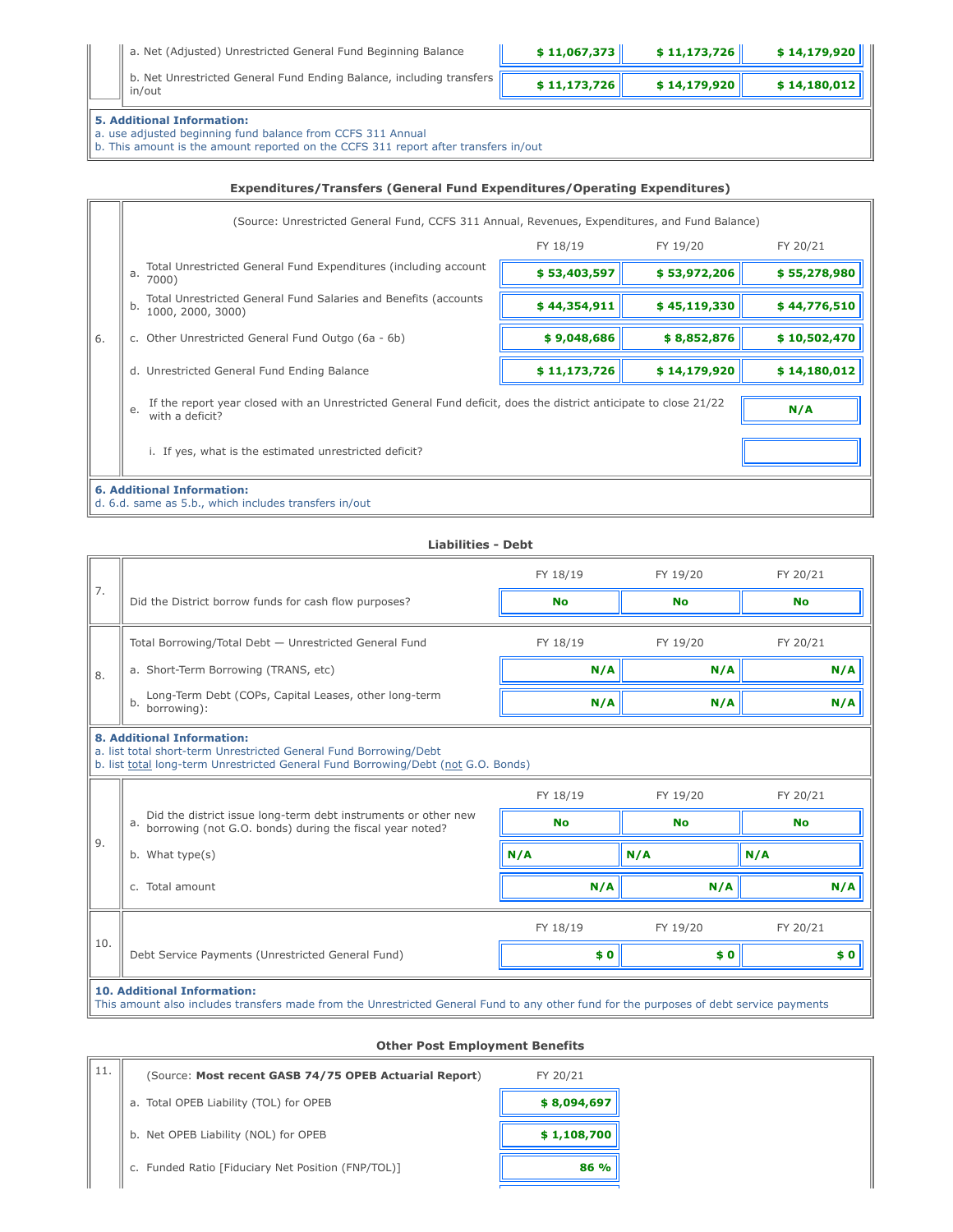|                                                                                                                                                                                                                                                                                                            | d. NOL as Percentage of OPEB Payroll                                                                                                                                                                                                                                                                                                                                                                        | 2%          |             |             |  |  |
|------------------------------------------------------------------------------------------------------------------------------------------------------------------------------------------------------------------------------------------------------------------------------------------------------------|-------------------------------------------------------------------------------------------------------------------------------------------------------------------------------------------------------------------------------------------------------------------------------------------------------------------------------------------------------------------------------------------------------------|-------------|-------------|-------------|--|--|
|                                                                                                                                                                                                                                                                                                            | e. Service Cost (SC)                                                                                                                                                                                                                                                                                                                                                                                        | \$415,752   |             |             |  |  |
|                                                                                                                                                                                                                                                                                                            | Amount of Contribution to Annual Service Cost, plus any<br>f.<br>additional funding of the Net OPEB Liability                                                                                                                                                                                                                                                                                               | \$287,463   |             |             |  |  |
|                                                                                                                                                                                                                                                                                                            | <b>11. Additional Information:</b><br>Annual contribution to the Service Cost is generally the pay-as-you-go cost paid by the unrestricted general fund. Any contribution to the NOL is<br>generally above that amount, and is paid into an Irrevocable Trust during the fiscal year. Please list both amounts here. Note this does not<br>include any change in value or investment earnings of the trust. |             |             |             |  |  |
| 12.                                                                                                                                                                                                                                                                                                        | Date of most recent GASB 74/75 OPEB Actuarial Report - use<br>valuation date (mm/dd/yyyy)                                                                                                                                                                                                                                                                                                                   | 3/11/2022   |             |             |  |  |
|                                                                                                                                                                                                                                                                                                            | a. Has an irrevocable trust been established for OPEB liabilities?                                                                                                                                                                                                                                                                                                                                          | <b>Yes</b>  |             |             |  |  |
|                                                                                                                                                                                                                                                                                                            |                                                                                                                                                                                                                                                                                                                                                                                                             | FY 18/19    | FY 19/20    | FY 20/21    |  |  |
| 13.                                                                                                                                                                                                                                                                                                        | b. Amount deposited into OPEB Irrevocable Trust                                                                                                                                                                                                                                                                                                                                                             | \$0         | \$0         | \$0         |  |  |
|                                                                                                                                                                                                                                                                                                            | Amount deposited into non-irrevocable Reserve specifically for<br>C.<br>OPEB                                                                                                                                                                                                                                                                                                                                | \$0         | \$0         | \$0         |  |  |
|                                                                                                                                                                                                                                                                                                            | d. OPEB Irrevocable Trust Balance as of fiscal year end                                                                                                                                                                                                                                                                                                                                                     | \$5,300,996 | \$5,485,905 | \$6,990,578 |  |  |
| Has the district utilized OPEB or other special retiree benefit funds to help balance the general fund budget in<br><b>No</b><br>е.<br>2020/21?                                                                                                                                                            |                                                                                                                                                                                                                                                                                                                                                                                                             |             |             |             |  |  |
| 13. Additional Information:<br>b. Add amounts deposited during the fiscal year. These amounts are usually included in the District's Annual Audit, and trust is referred to as<br>Fiduciary Trust or Plan Fiduciary.<br>e. If "yes", that description and amount should be reported in 4.b.i. for FY 20/21 |                                                                                                                                                                                                                                                                                                                                                                                                             |             |             |             |  |  |

|  |  | e. If "yes", that description and amount should be reported in 4.b.i. for FY 20/21 |
|--|--|------------------------------------------------------------------------------------|
|--|--|------------------------------------------------------------------------------------|

#### **Cash Position**

|     |                                                                                                                                                                    | FY 18/19     | FY 19/20     | FY 20/21     |  |  |
|-----|--------------------------------------------------------------------------------------------------------------------------------------------------------------------|--------------|--------------|--------------|--|--|
| 14. | Cash Balance at June 30 from Annual CCFS-311 Report (Combined<br>General Fund Balance Sheet Total - Unrestricted and Restricted-<br>accounts 9100 through 9115)    | \$16,084,100 | \$16,251,996 | \$13,020,508 |  |  |
| 15. | Does the district prepare cash flow projections during the year?                                                                                                   | <b>Yes</b>   |              |              |  |  |
|     | b. Does the district anticipate significant cash flow issues during<br>21/22?                                                                                      | <b>No</b>    |              |              |  |  |
|     | <b>15. Additional Information:</b><br>b. Significant cash flow issues are defined as needing additional cash equal to or exceeding 15% of unrestricted GF revenues |              |              |              |  |  |

**Annual Audit Information**

| 16. | Date annual audit report for fiscal year was electronically submitted to accjc.org, along with the institution's<br>3/14/2022<br>response to any audit exceptions (mm/dd/yyyy) |                                                                                                                                                                                                                  |          |          |  |  |  |  |  |
|-----|--------------------------------------------------------------------------------------------------------------------------------------------------------------------------------|------------------------------------------------------------------------------------------------------------------------------------------------------------------------------------------------------------------|----------|----------|--|--|--|--|--|
|     |                                                                                                                                                                                | <b>NOTE:</b> Audited financial statements are due to the ACCJC no later than April 8, 2022. A multi-college district may submit a<br>single district audit report on behalf of all the colleges in the district. |          |          |  |  |  |  |  |
| 17. |                                                                                                                                                                                | FY 18/19                                                                                                                                                                                                         | FY 19/20 | FY 20/21 |  |  |  |  |  |
|     | a. List the number of audit findings (financial statement, federal<br>compliance, and state compliance) for each year. (Enter 0 if none):                                      |                                                                                                                                                                                                                  |          | Ω        |  |  |  |  |  |
|     | b. From Summary of Auditors Results (Annual Audit) for 2020-21 (this is usually a single page at the beginning of the Findings and<br>Questioned Costs section):               |                                                                                                                                                                                                                  |          |          |  |  |  |  |  |
|     | <b>Financial Statements</b>                                                                                                                                                    |                                                                                                                                                                                                                  |          |          |  |  |  |  |  |
|     | i. Type of auditor's report issued                                                                                                                                             | <b>Unmodified</b>                                                                                                                                                                                                |          |          |  |  |  |  |  |
|     | ii. Internal Control Material Weaknesses identified                                                                                                                            | <b>No</b>                                                                                                                                                                                                        |          |          |  |  |  |  |  |
|     | iii. Internal Control Significant Deficiencies identified                                                                                                                      | No                                                                                                                                                                                                               |          |          |  |  |  |  |  |
|     | Federal Awards                                                                                                                                                                 |                                                                                                                                                                                                                  |          |          |  |  |  |  |  |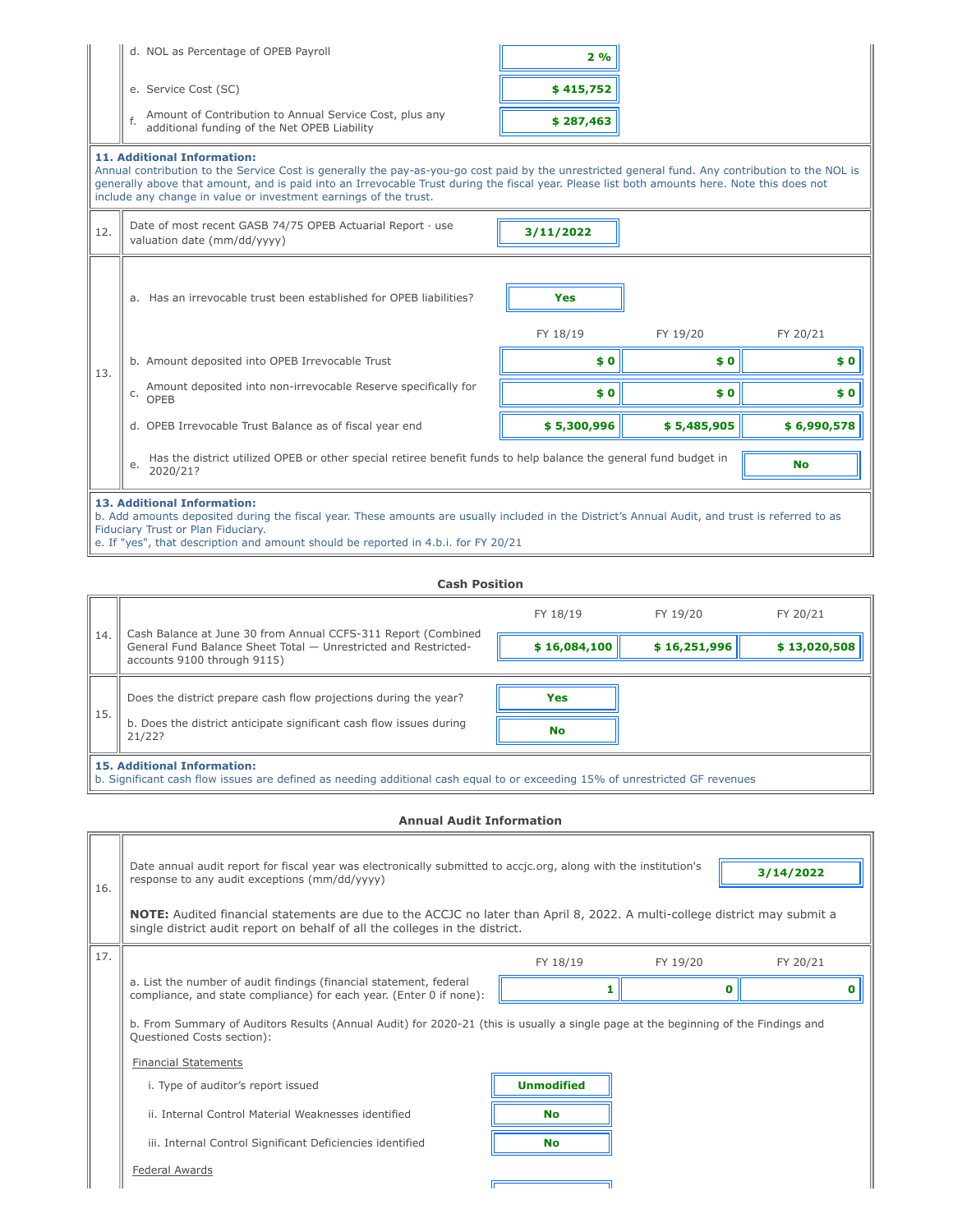| i. Type of auditor's report issued on compliance          | <b>Unmodified</b> |
|-----------------------------------------------------------|-------------------|
| ii. Internal Control Material Weaknesses identified       | <b>No</b>         |
| iii. Internal Control Significant Deficiencies identified | <b>No</b>         |
| iv. Qualified as low-risk auditee                         | Yes               |
| <b>State Awards</b>                                       |                   |
| i. Type of auditor's report issued on compliance          | <b>Unmodified</b> |
| If qualified, how many state programs were qualified      | N/A               |
| ii. Internal Control Material Weaknesses identified       | <b>No</b>         |
| iii. Internal Control Significant Deficiencies identified | <b>No</b>         |

### **Other District Information**

|     |                                                                                                                                                                                                                                                                                              | FY 18/19 | FY 19/20 | FY 20/21  |  |  |
|-----|----------------------------------------------------------------------------------------------------------------------------------------------------------------------------------------------------------------------------------------------------------------------------------------------|----------|----------|-----------|--|--|
| 18. | Final Adopted Budget - budgeted Full Time Equivalent Students<br>а.<br>(FTES) (Annual Target)                                                                                                                                                                                                | 7,359    | 7,516    | 7,532     |  |  |
|     | Actual Full Time Equivalent Students (FTES) from Annual CCFS<br>b.<br>320                                                                                                                                                                                                                    | 7,338    | 7,592    | 7,305     |  |  |
|     | <b>18. Additional Information:</b><br>a. Resident FTES only.<br>b. Report resident FTES only. Please use actual FTES, not hold harmless FTES.                                                                                                                                                |          |          |           |  |  |
|     |                                                                                                                                                                                                                                                                                              | FY 18/19 | FY 19/20 | FY 20/21  |  |  |
| 19. | Number of FTES shifted into the fiscal year, or out of the fiscal year                                                                                                                                                                                                                       | $-72$    | 0        | 0         |  |  |
|     | <b>19. Additional Information:</b><br>d. If the District shifted both in and out of a fiscal year, report the net (positive or negative). A negative number may be entered. For FTES<br>shifted into a given year, that same amount should be subtracted from the corresponding report year. |          |          |           |  |  |
|     | a. During the report year, did the district settle any contracts with employee bargaining units?                                                                                                                                                                                             |          |          | <b>No</b> |  |  |
| 20. | Did any negotiations remain open?<br>b.                                                                                                                                                                                                                                                      |          |          | <b>No</b> |  |  |
|     | c. Describe significant impacts of settlements. If any negotiations remain open over one year, describe length of negotiations, and issues                                                                                                                                                   |          |          |           |  |  |
|     | 2% salary increase for 2020-21 for all employees. MOUs related to COVID were established.                                                                                                                                                                                                    |          |          |           |  |  |

# **College Data**

 $\overline{\mathbb{L}}$ 

|                                                                                                                                                           | NOTE: For a single college district the information is the same that was entered into the District section of the report. |              |              |              |  |  |
|-----------------------------------------------------------------------------------------------------------------------------------------------------------|---------------------------------------------------------------------------------------------------------------------------|--------------|--------------|--------------|--|--|
| 21.                                                                                                                                                       |                                                                                                                           | FY 18/19     | FY 19/20     | FY 20/21     |  |  |
|                                                                                                                                                           | Final Adopted Budget - budgeted Full Time Equivalent Students<br>(FTES) (Annual Target)                                   | 7,359        | 7,516        | 7,532        |  |  |
|                                                                                                                                                           | Actual Full Time Equivalent Students (FTES) from Annual CCFS<br>b.<br>320                                                 | 7,338        | 7,592        | 7,305        |  |  |
|                                                                                                                                                           | c. Is the college experiencing enrollment decline in the current (21/22) year?<br><b>Yes</b>                              |              |              |              |  |  |
|                                                                                                                                                           | i. If yes, what is the estimated FTES decline?                                                                            |              |              | $-289$       |  |  |
| <b>21. Additional Information:</b><br>For a single college district the information is the same that was entered into the District section of the report. |                                                                                                                           |              |              |              |  |  |
| 22.                                                                                                                                                       |                                                                                                                           | FY 18/19     | FY 19/20     | FY 20/21     |  |  |
|                                                                                                                                                           | Final Unrestricted General Fund allocation from the District (for<br>Single College Districts, use the number in 4a.)     | \$53,409,950 | \$56,878,400 | \$55,140,243 |  |  |
| 23.                                                                                                                                                       |                                                                                                                           | FY 18/19     | FY 19/20     | FY 20/21     |  |  |
|                                                                                                                                                           | Final Unrestricted General Fund Expenditures (for Single College<br>Districts, use the number in 6a.)                     | \$52,348,895 | \$52,857,781 | \$52,244,532 |  |  |
|                                                                                                                                                           |                                                                                                                           |              |              |              |  |  |